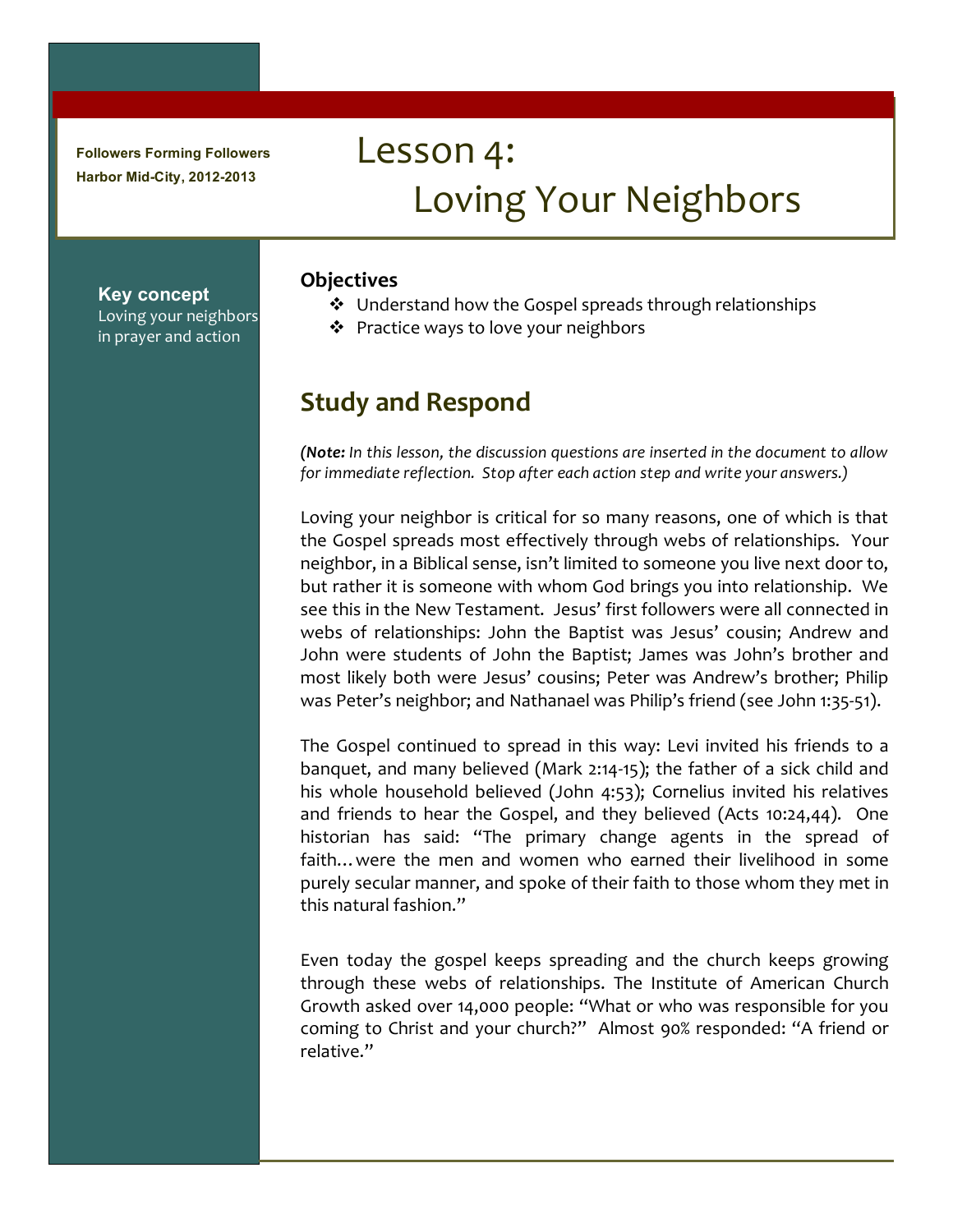## How can you love your neighbor?



## 1. Pray regularly and specifically for your neighbor.

Colossians 4:2 says, "Devote yourselves to prayer, being watchful and thankful." Begin the process of loving your neighbors with watchful and thankful prayer. Pray thankfully, meaning that your heart is so filled with the love of Jesus that gratitude drips from your heart. As Jesus fills your cup to overflowing with His love, then you are in a position to share His love with others. Paul also says pray watchfully, meaning that when you go to work and walk around your neighborhood you are praying with your eyes open, asking Jesus to give you open doors of opportunity to share His love in word and deed.

Action Step: Begin prayer walks in your neighborhood and your place of work, walking around with your eyes open, praying. Often, it will be best to pray silently (to avoid strange glares). Bring to the group a prayer-walking *plan for the next 6 months.* 

## 2. Clarify your motives through watchful prayer.

Watchful prayer also involves vigilantly watching out for false motives as you seek to love your neighbor. Many people have negative feelings towards evangelism. One of the reasons is that it has been done with the wrong motives. Wrong motives for evangelism include: 1) winning an argument so that I have greater security in my beliefs, 2) getting approval from other Christians because I am actively evangelizing, and 3) having a sense of power by getting a person to believe and live like me. The right motive for evangelism is love for God and people that is an overflow of your heart – a Gospel gratitude. God calls us to love unconditionally. Loving our neighbor is not a means to an end. It is a good end in and of itself. We don't love our neighbors so that we can share Jesus with them. No, we share Jesus with them because we love them.

**Action Step:** Write out the two motivations of your heart that keep you from loving your neighbor by sharing the Gospel with them.

## **3.!!Focus!your!efforts.**

God has given you a mission field, which you can reach with the Gospel more effectively than anyone else. The number of people you can effectively reach out to will differ according to the amount of time you have to intentionally share God's love. A busy executive may have time to work with only one or two people, whereas a retired person could easily focus on six or more non-Christians. This focus list may change from time to time as God works in the lives of your neighbors and as you pray watchfully. He will open some doors and close others, so your list will constantly change.

Followers  $p.2$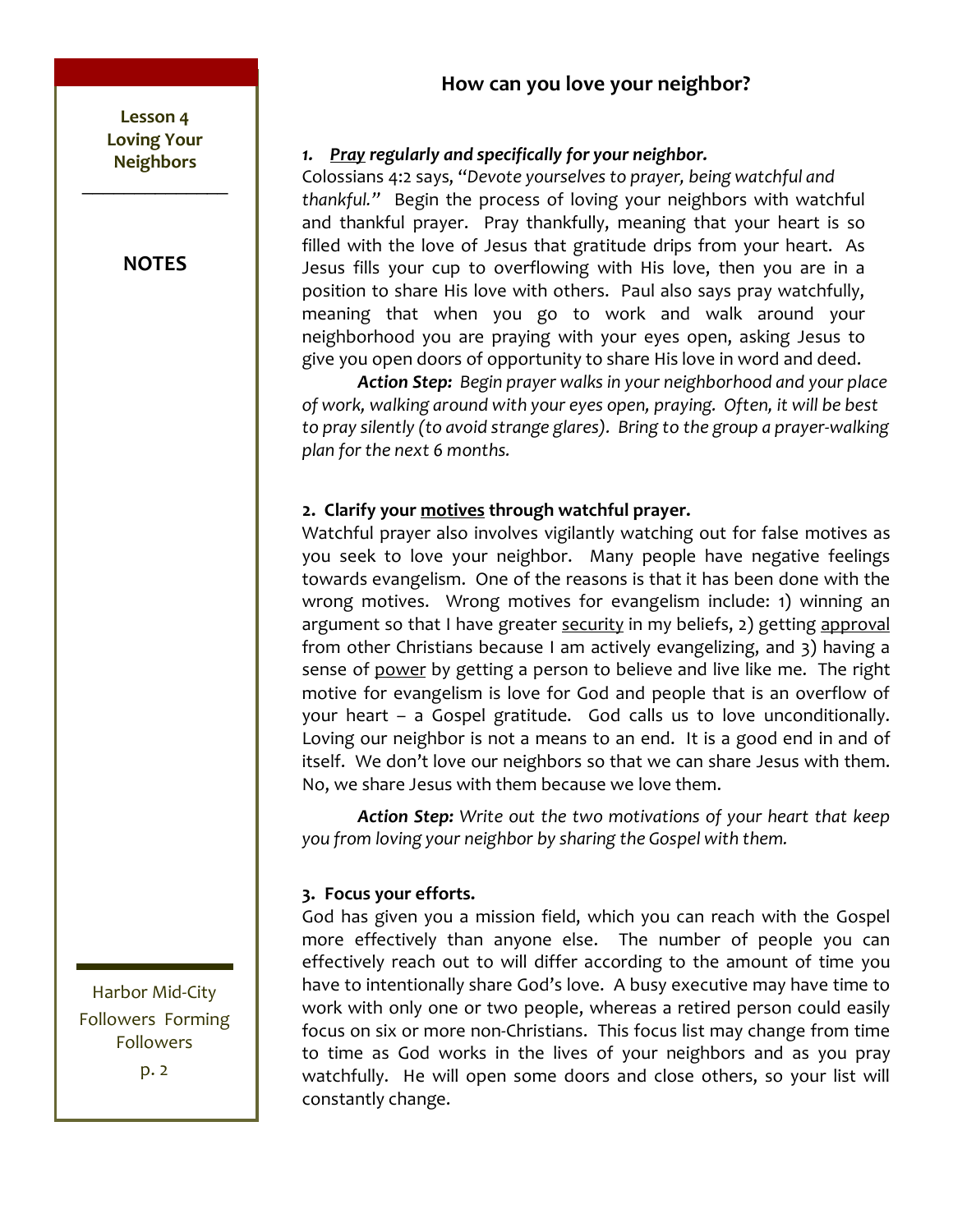Lesson 4 **Loving!Your! Neighbors!**  $\frac{1}{2}$ 

**NOTES**

**Action Step:** Take a moment to identify three to five neighbors *that live in San Diego who will be the special focus of your love. Write their initials on a 3x5 card and put it up on your bathroom mirror so that* you see them often and are reminded to pray for them. Remember to use *initials – it might be a little awkward if your neighbors saw their names on* your mirror. Discuss these names with your group members and pray for *each person by name.* 

#### 4. Recruit others to pray for you as you love your neighbors and to pray for God to open doors.

If you have a really important job interview coming up, then you ask a group of friends to pray for you. If you are sick, you ask people to pray for you. If you are a parent and your child is struggling, you ask others to pray for you and your child. Why? Because we recruit others to pray for the things we care about. And, according to Jesus, loving our neighbors is something that we should care deeply about. In fact, according to Jesus, loving our neighbors is so important that it accounts for 50% of his summary of the entire Bible (Mark 12: 30-31). Paul understands this and, as a result, asks the Colossians to pray for them as they tried to love their neighbors by sharing the Gospel with them.' He says, "Pray for us, too, that *God may open a door for our message" (Colossians 4:3).* 

Action Step: Recruit five people to pray for you as you seek to love your neighbors. Ask them to pray that God will open a door for you to share the good news of Jesus Christ with them. Share monthly updates with your *friends of how God has opened doors for you to love your neighbors, and share with your disciple-making group the names of the people that you are* going to recruit.

#### **5. Cultivate a loving relationship.**

Bill Hybels & Mark Mittleberg tell a story of meeting some neighbors that just moved in on their street, and he invited them to an event that their church was sponsoring. The neighbor graciously declined. As Mark walked away from the conversation, he thought, "What am I doing, I teach this stuff! Barbeque First!" When they did have the neighbors over, he agreed with his wife that they would not bring up spiritual matters until they had barbequed with them several times, but to their amazement, their neighbors wanted to talk about faith that first night! We'll call this the BBQ First principle. Have your neighbors over for a BBQ first before moving into spiritual matters.

Harbor Mid-City Followers Forming Followers p. 3